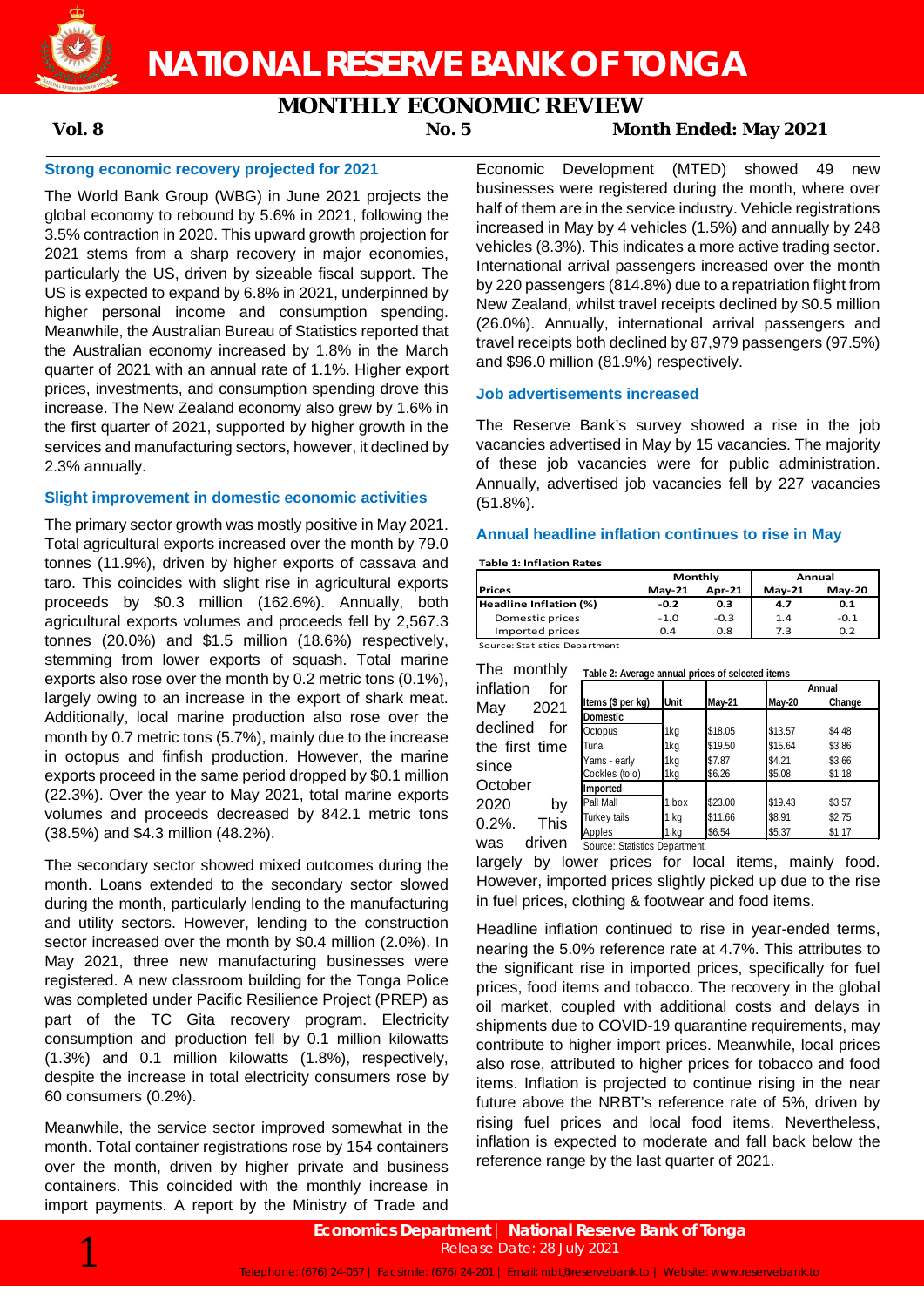

# **MONTHLY ECONOMIC REVIEW**<br>Mor 5 Mor

**Vol. 8 No. 5 Month Ended: May 2021**

# **Major trading currencies weakened against TOP**

#### **Table 3: Effective Exchange Rates**

|                                        | Monthly<br><b>Mav-21</b> | <b>Apr-21</b> | %   | Annual<br><b>Mav-20</b> | % Growth |
|----------------------------------------|--------------------------|---------------|-----|-------------------------|----------|
| Nominal Effective Exchange Rate Index  | 88.3                     | 87.2          | 1.2 | 94.8                    | $-6.9$   |
| Real Effective Exchange Rate Index     | 105.5                    | 104.5         | 0.9 | 110.3                   | $-4.4$   |
| Source: National Reserve Bank of Tonga |                          |               |     |                         |          |

The Nominal Effective Exchange Rate (NEER) increased in May 2021. Most of Tonga's major trading currencies depreciated against the Tongan Pa'anga (TOP) over the month. Similarly, the Real Effective Exchange Rate (REER) index also increased over the month.

Both the NEER and REER continued to decline in year-end terms, indicating an improvement in Tonga's trade competitiveness with trading partners, further supporting foreign currency receipts.

### **Foreign reserves rebounded in May**

| <b>Table 4: Foreign Reserves</b>                                                           |       |       |     |       |      |  |  |  |
|--------------------------------------------------------------------------------------------|-------|-------|-----|-------|------|--|--|--|
| Monthly<br>Annual<br>% Growth<br><b>Mav-20</b><br>Growth<br><b>Mav-21</b><br><b>Apr-21</b> |       |       |     |       |      |  |  |  |
| Foreign Reserves (\$ in million)                                                           | 689.5 | 679.7 | 1.5 | 489.6 | 38.8 |  |  |  |
| Import Coverage (months)                                                                   | 12    | 11.9  | 0.8 | 8.2   | 46.3 |  |  |  |
| Cource: National Pecenic Pank Tonga                                                        |       |       |     |       |      |  |  |  |

Source: National Reserve Bank Tonga

Official foreign reserves rose over the month of May 2021 by \$9.9 million to \$689.5 million, equivalent to 12.0 months of imports. This was attributed mostly to receipts of donor funds to support Tonga's recovery from COVID-19. In year ended terms, foreign reserves still increased significantly by \$199.9 million from receipts of budget support, official grants, external debt and remittances. Foreign reserves are held mainly in USD, AUD, and NZD.

| <b>Table 5: Remittance Receipts</b> |               |         |          |               |               |        |  |  |  |
|-------------------------------------|---------------|---------|----------|---------------|---------------|--------|--|--|--|
|                                     |               | Monthly |          | Annual        |               |        |  |  |  |
|                                     |               |         |          |               |               | %      |  |  |  |
|                                     | <b>Mav-21</b> | Apr-21  | % Growth | <b>Mav-21</b> | <b>Mav-20</b> | Growth |  |  |  |
| Remittance (S in million)           | 42.8          | 42.5    | 0.8      | 455.4         | 345.8         | 31.7   |  |  |  |
| Source: National Reserve Bank Tonga |               |         |          |               |               |        |  |  |  |

Remittances remained at very high levels, increasing slightly by \$0.3 million in May 2021. This stemmed from higher private transfer receipts (particularly NZD), and private capital receipts. These private transfer receipts are mostly family support, gifts, and contributions for annual church conferences. Domestic activities such as the family month and High school fundraising activities were the main drivers of the higher remittances. Annually, remittances continued to increase by \$109.6 million over the year. This was mainly underpinned by higher private transfers and the compensation of employees.

Overseas Exchange Transactions (OET) recorded an overall surplus of \$9.9 million in May 2021 compared to the \$6.0 million deficit in April 2021. This resulted from increases in all of the accounts, particularly the higher transfer receipts from official grants.

| Table 6: Overseas Exchange Transactions |               |         |          |          |               |          |  |  |
|-----------------------------------------|---------------|---------|----------|----------|---------------|----------|--|--|
|                                         | Monthly       |         |          | Annual   |               |          |  |  |
|                                         | <b>Mav-21</b> | Apr-21  | % Growth | $May-21$ | <b>Mav-20</b> | % Growth |  |  |
| <b>Overall Balance</b>                  | 9.9           | $-6.0$  | 264.8    | 199.9    | 21.3          | 838.1    |  |  |
| <b>Current Account</b>                  | 15.9          | 7.1     | 124.4    | 154.9    | 32.2          | 381.4    |  |  |
| Merchandise Trade                       | $-40.9$       | $-35.6$ | $-14.9$  | $-449.4$ | $-398.5$      | $-12.8$  |  |  |
| Services                                | $-2.7$        | $-1.3$  | $-101.4$ | $-25.9$  | 26.5          | $-197.7$ |  |  |
| Income                                  | 3.5           | 4.4     | $-19.7$  | 34.4     | $-1.6$        | 2246.6   |  |  |
| <b>Transfers</b>                        | 56.0          | 39.6    | 41.2     | 595.8    | 405.7         | 46.9     |  |  |
| <b>Capital Account</b>                  | 1.9           | 0.5     | 286.0    | 42.5     | 27.0          | 57.5     |  |  |
| <b>Financial Account</b>                | $-8.0$        | $-13.6$ | 41.4     | 2.5      | $-37.8$       | 106.7    |  |  |

Source: Banking Systems

In the year to May 2021, the receipts of official grants, budget support, external debt, and higher remittance receipts drove the significant increase in the OET balance surplus by \$178.6 million.

# **Higher net foreign assets and net domestic assets**

### **Table 7: Broad Money May-21 Apr-21 % Growth May-20 % Growth** Broad money (\$ in million) Net Foreign Asset 724.4 715.5 1.3 517.2 40.1 Net Domestic Asset 1.2 -2.3 -153.8 75.6 -98.4 **Monthly Annual**

Source: Banking System, National Reserve Bank of Tonga

Over the month and year to May 2021, broad money rose further to a new high level of \$724.7 million, by \$12.4 million (1.7%) and \$132.5 million (22.4%), respectively. The net foreign assets increased over the month and year, underpinned by higher foreign reserves from the receipts of official funds such as external loans, budget support, project development funds, and financial assistance for COVID-19. The higher net domestic assets also supported the monthly rise due to an increase in other liabilities. However, net domestic assets declined annually due to higher government deposits from budget support and donor funds.

# **Liquidity in the financial system grows**

| Table 8: Reserve money                                 |               |        |          |               |          |  |  |  |
|--------------------------------------------------------|---------------|--------|----------|---------------|----------|--|--|--|
| <b>Annual</b><br><b>Monthly</b>                        |               |        |          |               |          |  |  |  |
|                                                        | <b>Mav-21</b> | Apr-21 | % Growth | <b>Mav-20</b> | % Growth |  |  |  |
| Reserve money (\$ in million)                          | 457.3         | 447.0  | 2.3      | 286.7         | 59.5     |  |  |  |
| Source: Banking System, National Reserve Bank of Tonga |               |        |          |               |          |  |  |  |

Liquidity in the financial system increased again over the month and year to May 2021, by \$10.3 million (2.3%) and \$170.6 million (59.5%), respectively, to a new high level of \$457.3 million. All the three categories of liquidity continued rising over the month and annually. The bank's ESA rose the most, coinciding with net sales of foreign currencies to the Reserve Bank, mostly receipts of remittances. Currency in circulation followed, in line with the festivities during the month and year, such as the churches annual donations, Easter and family Sundays', Christmas and New Year festivities, Kava Idol, and the Tonga High School Ex-Students' Fundraising. Required reserves also increased, corresponding to the rise in total deposits.